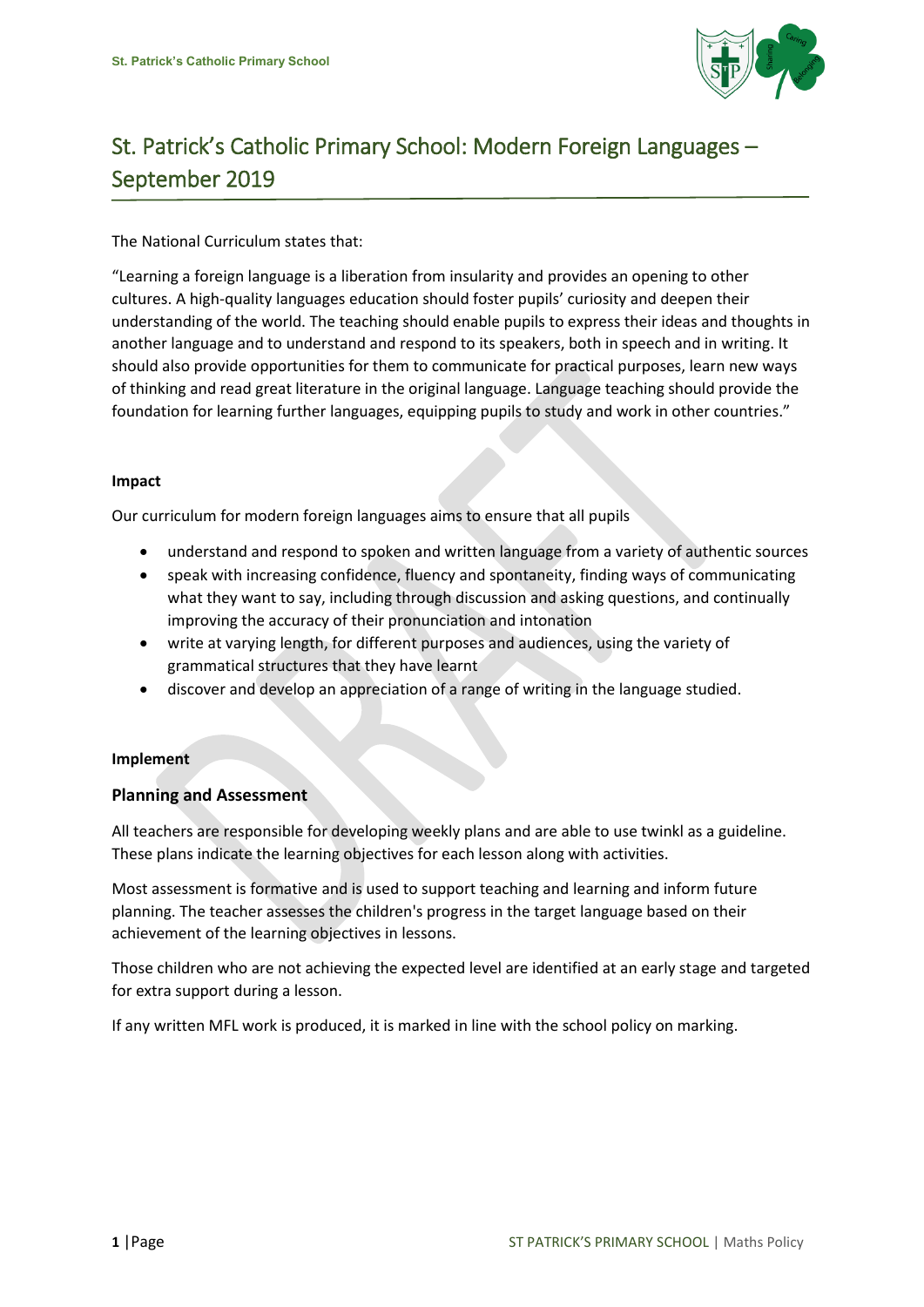

# **Quality of Teaching and Learning**

All KS1 and KS2 pupils shall have the opportunity to develop MFL capability by having a lesson or activity comprising of at least 30 minutes per week. This lesson or activity can take place at any time of the day.

The school promotes equal opportunities and fairness of distribution of MFL resources. Children with other languages at home are encouraged to share their knowledge with the rest of the class.

## **Leadership and Management**

## **The Role of Governors**

The Governors are informed regularly about standards and the progress throughout the school, through the Governors' meetings, Headteacher's report to Governors, and a summary of the data. A Governor responsible for each subject meets regularly with the Coordinator. This Governor receives a copy of the subject Policy and the subject action plan. The Governors are also involved in the setting of targets for the end of key Stage 2 and in carrying out a work scrutiny of books throughout the school.

## **The Role of the Headteacher**

The Headteacher, in collaboration with the Coordinator, establishes the whole school approach to each subject area. She ensures and clarifies what needs to be achieved by the coordinator and provides the necessary support and resources in order to achieve it.

The Head teacher is kept informed about the quality of teaching and learning through regular discussions with the coordinator and also by using the monitoring forms which are completed after any kind of monitoring activity

# **The MFL Coordinator**

The Coordinator develops an overview of the strengths and weaknesses of their subject in the school and uses this to inform contributions to the subject Action Plan and carries out the tasks identified.

A supportive role is given to teachers for planning, teaching lessons and making assessments. Advice is also given on the use of resources.

The coordinator identifies INSET needed and where appropriate and able, provides in-school inset and keeps abreast of subject developments.

Together with the Headteacher, the coordinator monitors the progress of their subject by analysing test data, observing lessons and evaluating children's work.

## **The SENCO and Support Staff**

The support staff are clearly informed about their role in each lesson and have access to planning prior to each lesson.